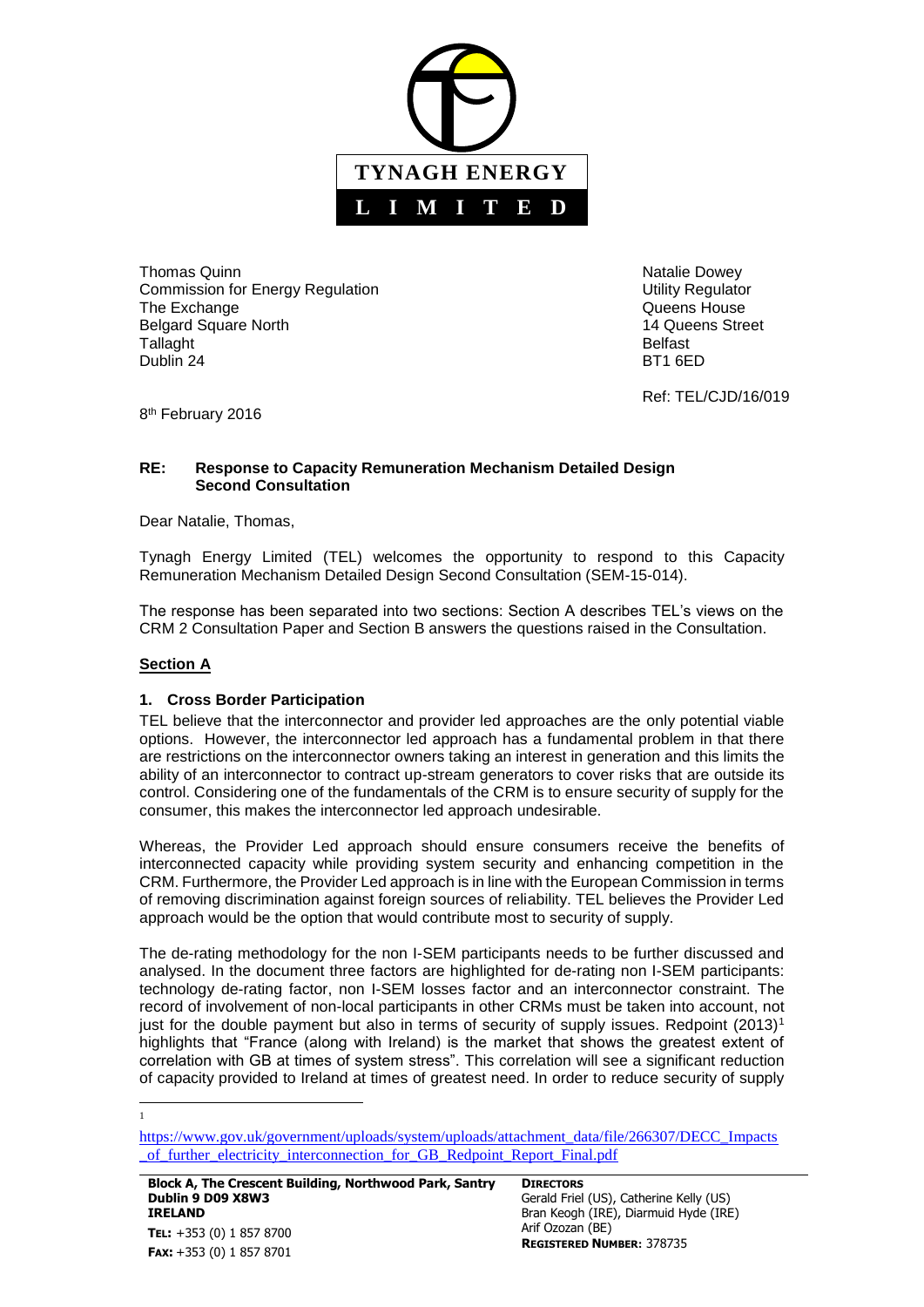

concerns TEL would recommend that GB capacity market participants should only be allowed bid in their excess (not already contracted) capacity and that this excess capacity should be de-rated.

For the interconnector constraint/de-rating, TEL agrees with point 2.2.3 that "at least initially, historic interconnector flows may not be a good indicator of those in the future".

The scarcity event referred to repeatedly in the workshops is an extremely cold day. The trouble is that an extremely cold day in Ireland will also probably be a cold day in GB and France. This will see a need for participants in GB to provide capacity in their market. It is unlikely that historic interconnector flows can be used to model the GB response in this scenario, as the current ex post market in Ireland leads to inefficient IC flows that should be corrected by I-SEM. Therefore there is a need for an ex-ante approach performing the fundamental modelling of the European Power system under a number of scenarios. TEL would recommend further discussion on the scenarios to be applied before any modelling is performed.

As highlighted in the consultation paper, the provider led approach is one of the strongest approaches in terms of competition, security of supply and equity. However, as outlined above, there needs to be a realistic de-rating applied to any cross border plant.

### **2. Secondary Trading**

TEL consider that a mandatory centralised secondary trading market place is essential to reduce the RO exposure when a plant is on temporary or forced outage. The introduction of a mandatory market place will reduce the possibility of market power abuse occurring by forcing portfolio providers to trade rather than internally transfer RO's between their assets. This increase in transparency should result in lower costs to consumers and improved risk hedging for all market participants.

However, we have concerns over the level of liquidity in the market with the current suggested de-ratings. For example, a day with moderate system demand (4,000 MW) and reasonably high wind generation (2,500 MW) may require only 1,500 MW of thermal generation. Assuming the majority of this 1,500 MW consists of generation from coal or peat units the current GB derating factors<sup>2</sup> would not result in enough spare capacity (Nameplate capacity – de-rated capacity) from scheduled units (coal and peat) to cover the RO capacity of most CCGT plants in the I-SEM. In this scenario, if a third of that wind is 1 hour late, there could be a scarcity event and any generators that are on an outage will have been unable to cover their position. These generators may be exposed to significant penalties. A possible solution to the probable lack of liquidity in the secondary market place would be to have lower de-rating factors than that which are typically used in GB.

#### **3. Detailed Reliability Option Design**

 $\overline{a}$ 

TEL agree that a stop loss limit shouldn't be so low that it limits the incentive on capacity providers to make capacity available at times of system stress. However, the penalty should not be so prohibitive that a plant is forced to close due to a single outage. Therefore TEL would suggest a monthly stop loss of 150% of the monthly capacity revenue. This value should be regularly reviewed either annually or biennially. But if the reason that a plant fails to deliver on its RO obligation is due to an inappropriate TSO instruction, then the TSO should be liable for the penalty.

TEL agrees with a number of RO design features highlighted in the consultation such as: 1. Indexation, 2. commissioning phase project enforcement, and 3., modelling of the impact of a shortage of capacity caused by non-delivery by a new project needs to be performed".

<sup>2</sup> http://www.raeng.org.uk/publications/reports/gb-electricity-capacity-margin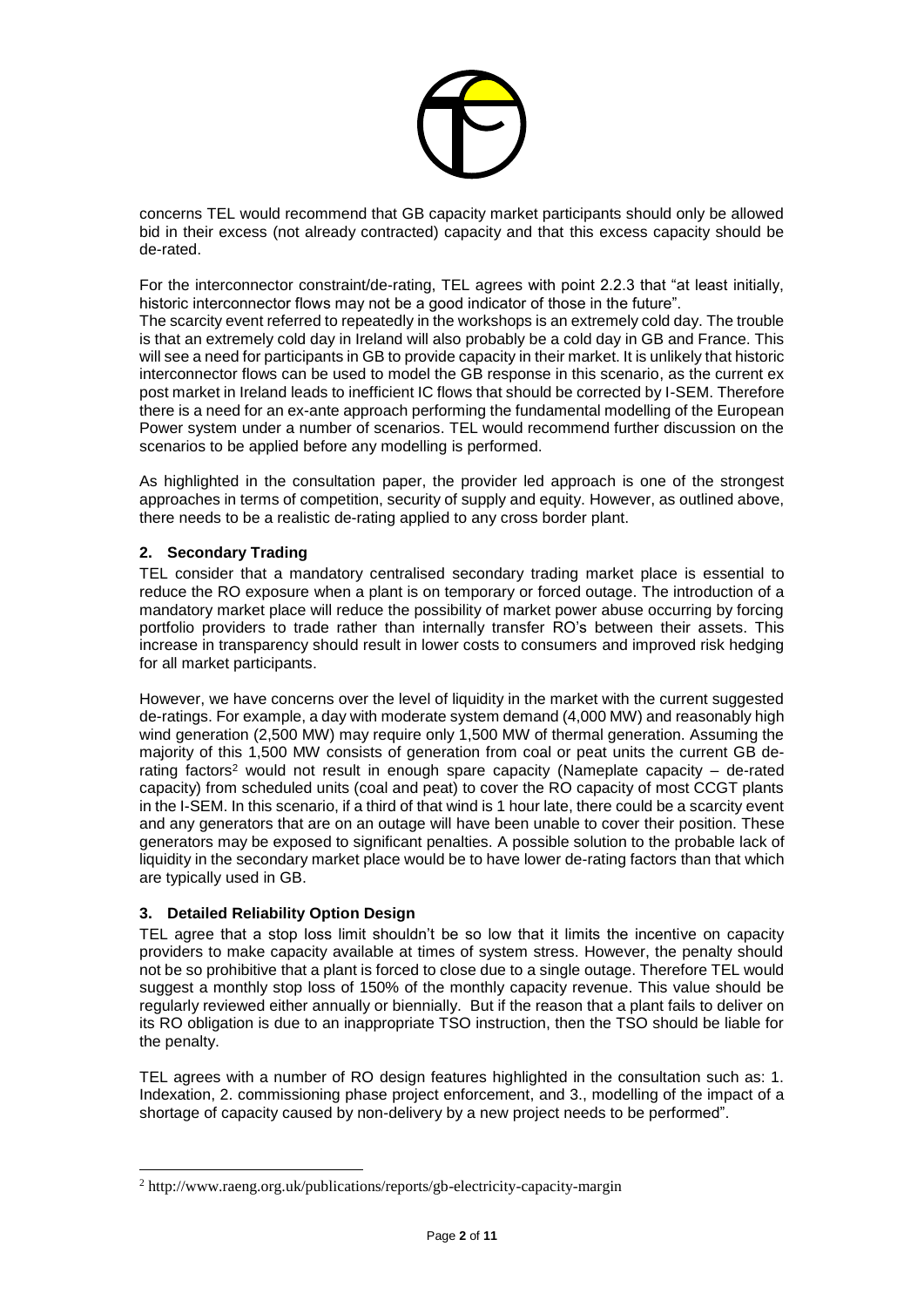

### **4. Administered Scarcity Pricing**

TEL agrees with point 5.3.10 that administered scarcity pricing should not apply when there is sufficient capacity and it cannot start/ramp-up fast enough leading to a short term reduction in operating reserve. However, the RAs stated in SEM-15-103 and at the workshop in Dundalk (20/01/2016) that the ASP will apply. Further clarification is required from the RAs on the application of ASP when sufficient capacity is available but inefficient TSO scheduling results in a load shedding event.

The split market option for the market reference price ensures that the capacity provider will pay difference payments on the difference between the price in the market (Day-Ahead Market/Intra Day Market/Balancing Market) they were scheduled and the CRM strike price. If there is a scarcity event in both markets and the price goes to FASP, those providers who have sold in the DAM and not turned up will face a lesser penalty than those who have not provided at the Balancing Market. This will see a reduced risk for baseload plant over mid merit and is inequitable. Therefore to ensure equality for market participants across all three markets the Euphemia cap option should be applied to the Full Administered Scarcity Price.

While other markets are not limited to the EUPHEMIA price, these markets have not opted for the Split Market Reference Price. If the potential price is higher for those participants in the balancing market, then it will once again add greater risk to mid merit plant. These plants are essential to the operation of the system especially when there is a high level of installed wind capacity.

#### **5. Transition**

The "do nothing" option is undesirable as it does not provide security of supply, competition or stability to the period between the SEM and I-SEM. The lack of transparency and opportunity for market power abuse within option 2 (auction as a block) means option 1 (auction separately) is the only viable option available.

#### **Section B**

i. *Which of the approaches to the treatment of cross border capacity do you prefer and why? (For the Provider Led and Interconnector Led approach, please specify whether you prefer the "Performance based" or "Availability Based" variant).* 

The European Economic Advisory Group (EEAG) requirements for capacity markets state that, where physically possible, operators located in other member states should be eligible to participate. Designing a capacity market that precluded participation therefore would seem contrary to this. This would therefore rule out option 1 and 2. Of the remaining options, TEL believe that the Provider led option is the most suitable. However, this is heavily dependent on how the de-rating of non I-SEM units and the interconnectors is calculated.

ii. *Should the de-rating of interconnectors be based on historic performance, or include forward modelling to project how its performance could change in the future?* 

The de-rating methodology for the non I-SEM participants needs to be further discussed and analysed. In the document three factors are highlighted for de-rating non I-SEM participants: technology de-rating factor, non I-SEM losses factor and an interconnector constraint. The record of involvement of non-local participants in other CRMs must be taken into account, not just for the double payment but also in terms of security of supply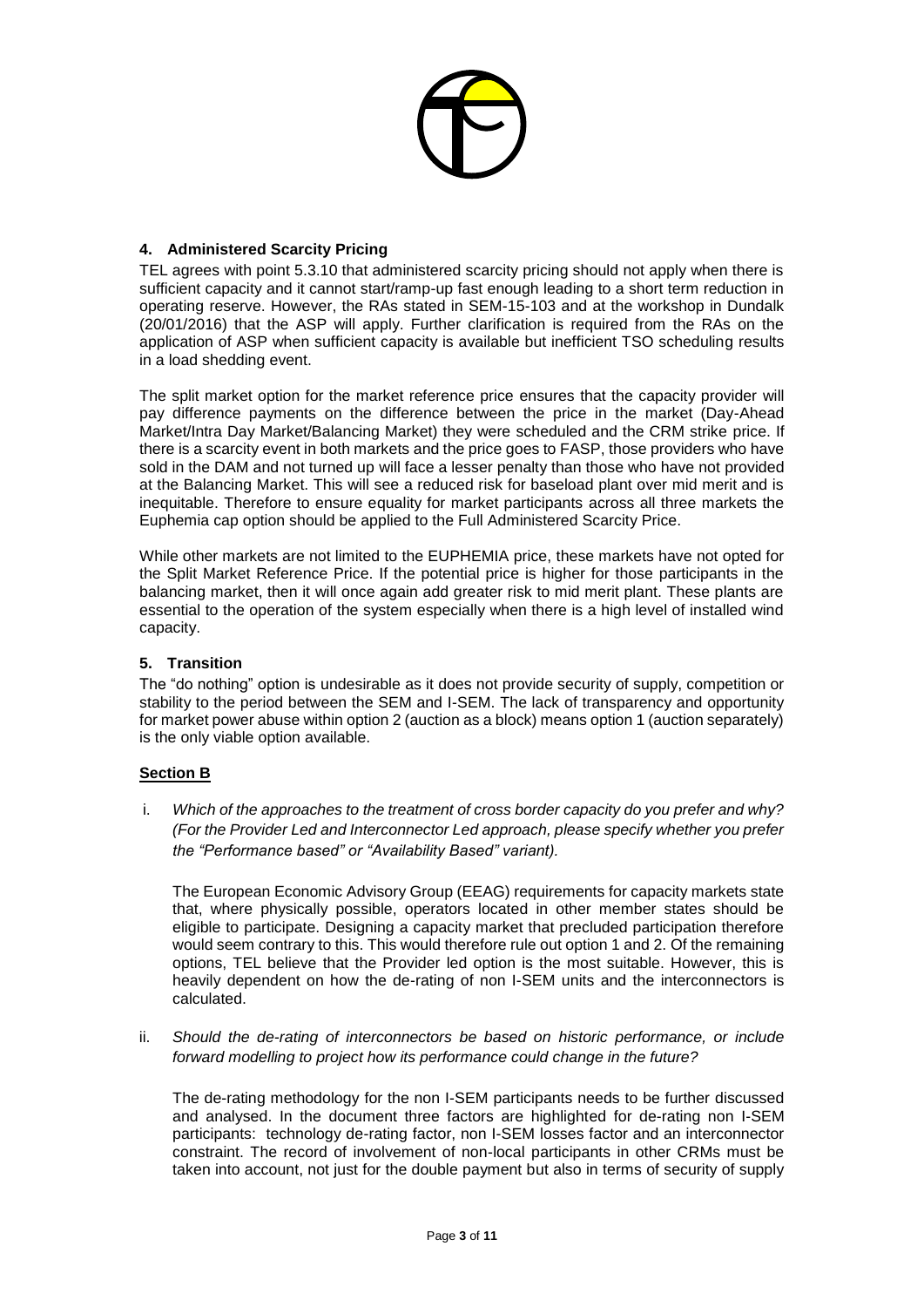

issues. Redpoint (2013)<sup>3</sup> highlights that "France (along with Ireland) is the market that shows the greatest extent of correlation with GB at times of system stress". This correlation will see a significant reduction of capacity provided to Ireland at times of greatest need. In order to reduce security of supply concerns TEL would recommend that GB capacity market participants should only be allowed bid in their excess (not already contracted) capacity and that this excess capacity should be de-rated.

For the interconnector constraint/de-rating, TEL agrees with point 2.2.3 that "at least initially, historic interconnector flows may not be a good indicator of those in the future". The scarcity event referred to repeatedly in the workshops is an extremely cold day. The trouble is that an extremely cold day in Ireland will also probably be a cold day in GB and France. This will see a need for participants in GB to provide capacity in their market. It is unlikely that historic interconnector flows can be used to model the GB response in this scenario, as the current ex post market in Ireland leads to inefficient IC flows that should be corrected by I-SEM. Therefore there is a need for an ex-ante approach performing the fundamental modelling of the European Power system under a number of scenarios. TEL would recommend further discussion on the scenarios to be applied before any modelling is performed.

- iii. If there is a preference for the "Interconnector led performance based" approach there will *be a need to allocate total interconnector flows between specific interconnectors. Which of the specific approaches set out in 2.4.6 do you prefer? These approaches were:* 
	- *Balance interconnector utilisation;*
	- *Pro-rata to interconnector metered flow; and*
	- *Complex power flow modelling*
	- N/A
- iv. *If there is a preference for the "FTR led" approach, which of the specific approaches set out in 2.4.15 (net or gross) do you prefer for the allocation of non-day-ahead flows?*  N/A
- v. *If there is a preference for the "Performance based Provider Led" approach, which of the specific approaches set out in 2.4.25 do you prefer for the allocation of intra-day and balancing market trades?* 
	- *As traded*
	- *Pro rata to Reliability Option (in which case – do you prefer "gross" or "net")*
	- *Ignore – all in Balancing Market*

The de-rating methodology for the non I-SEM participants needs to be further discussed and analysed. In the document three factors are highlighted for de-rating non I-SEM participants: technology de-rating factor, non I-SEM losses factor and an interconnector constraint. The record of involvement of non-local participants in other CRMs must be taken into account, not just for the double payment but also in terms of security of supply issues. Redpoint  $(2013)^4$  highlights that "France (along with Ireland) is the market that shows the greatest extent of correlation with GB at times of system stress". This correlation

 3

[https://www.gov.uk/government/uploads/system/uploads/attachment\\_data/file/266307/DECC\\_Impacts](https://www.gov.uk/government/uploads/system/uploads/attachment_data/file/266307/DECC_Impacts_of_further_electricity_interconnection_for_GB_Redpoint_Report_Final.pdf) of further electricity interconnection for GB Redpoint Report Final.pdf

[https://www.gov.uk/government/uploads/system/uploads/attachment\\_data/file/266307/DECC\\_Impacts](https://www.gov.uk/government/uploads/system/uploads/attachment_data/file/266307/DECC_Impacts_of_further_electricity_interconnection_for_GB_Redpoint_Report_Final.pdf) of further electricity interconnection for GB\_Redpoint\_Report\_Final.pdf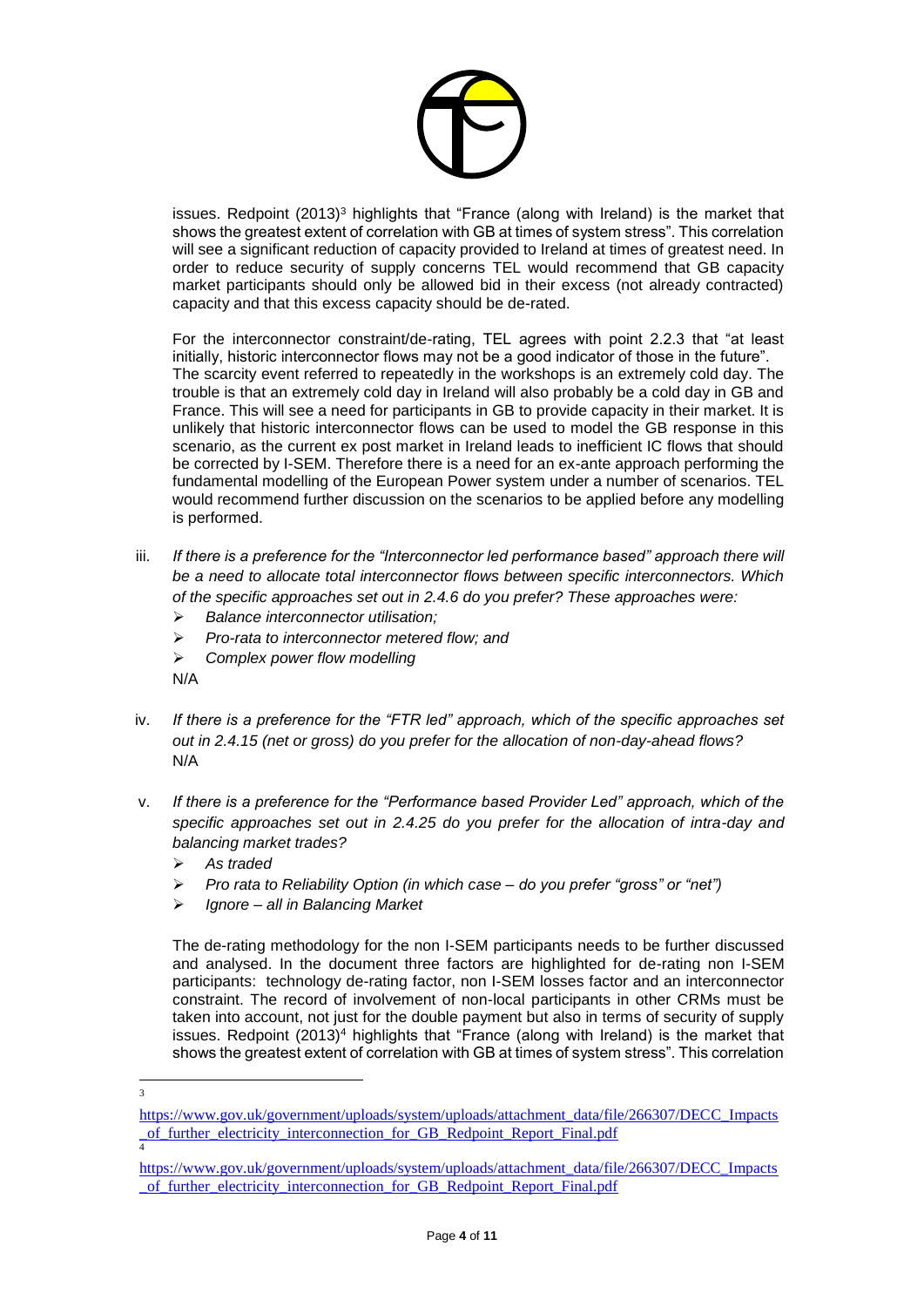

will see a significant reduction of capacity provided to Ireland at times of greatest need. In order to reduce security of supply concerns TEL would recommend that GB capacity market participants should only be allowed bid in their excess (not already contracted) capacity and that this excess capacity should be de-rated.

- vi. *If there is a preference for the "Hybrid" approach:* 
	- *Should this be paired with the "Delivery Based" or "Availability Based" provider led approach?*
	- *Should Interconnector participation be mandated or voluntary?*

N/A

## **Section C**

i. *Do respondents agree that direct secondary trading of Reliability Options should be permitted?*

TEL agree that direct secondary trading of reliability options should be permitted. Point 3.2.2 thoroughly highlights the reasons for RO holders to secondary trade.

ii. *Should secondary trading of Reliability Options be via an organised secondary platform? If so, which one of the options is preferred?*

The mandatory centralised market is TEL's preferred option. Out of all of the options the mandatory centralised market provides competition, stability, efficiency, equity and transparency to the secondary trading of ROs. The improve transparency of the mandatory centralised market reduces the potential for market power abuse of the CRM. TEL are of the opinion that the platform should be ready at I-SEM go live.

iii. *Do respondents believe that "back-to-back" trading to lay-off exposure to difference payments should be permitted?*

Only those participants who are physically backed should be allowed to participate, anything else may give an illusion of security of supply.

iv. *With respect to the creation of a centralised Reliability Option secondary market platform:* - *Is there likely to be sufficient demand for secondary trading to justify the cost of the development of a centrally organised platform;*

The total cost of developing a centrally organised platform would have to be determined before TEL could provide an answer to the question. However, TEL do believe that a secondary market platform is required for the I-SEM. The risks to any market participant are likely to be extremely high, especially after the first plant retirements. These risks will drive the need for a secondary market.

- *Do respondents think that capacity providers should be allowed to acquire Reliability Option volume in excess of their de-rated capacity (plus the tolerance margin), and if yes, how the limit on Reliability Option volume for the net primary and secondary volume should be structured?*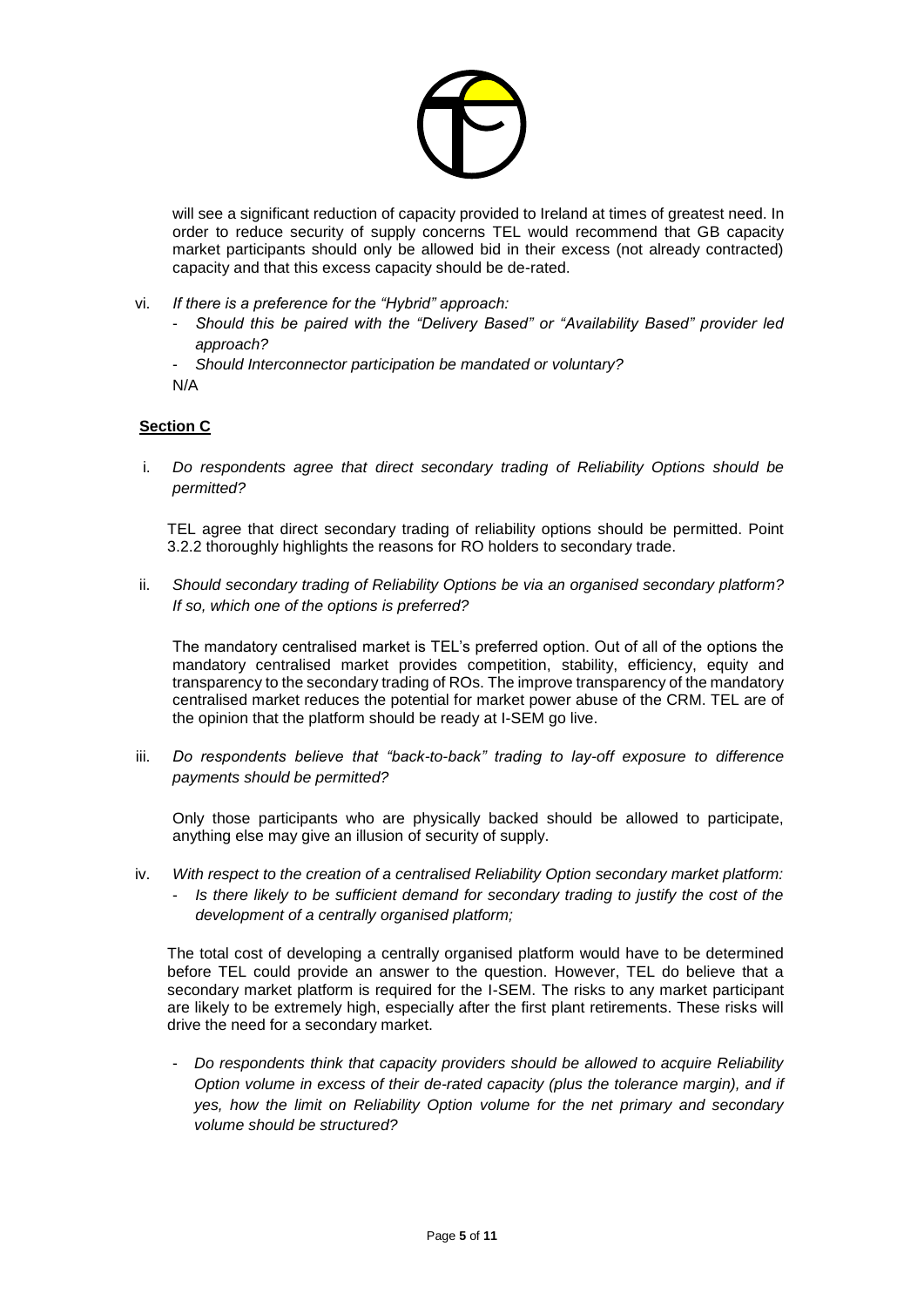

If capacity providers are unable to acquire reliability option volumes in excess of their derated capacity then there could be very little volume available to trade in the future if plants (outside the CRM) are shut down. TEL think the de-rating methodology needs to be published before the secondary volumes may be determined. Plants should not be allowed trade beyond their nameplate capacity.

- *What limits should be placed on secondary trading timeframes, including: the timing of secondary trade execution - how soon after the auction should they be allowed, and how late in relation to real time delivery should they be allowed; and the length of the Reliability Option contract which can be traded?*

TEL believe that ex-post trading would confer an unfair advantage on portfolio generators. In the interests of Market Power all trading should be performed on the mandatory ex ante market.

- *Should the Capacity Market Delivery Body maintain the processes and capability to undertake pre-qualification throughout the year, and what service standards are required for processing new applications?*

TEL think the capacity market delivery body should maintain the processes and capability to undertake pre-qualification throughout the year. Any new applications should have to go through the same qualification process as the CRM pre-qualification.

- *Should a secondary acquirer of a Reliability Option start from a zero position against each "stop-loss" limit, or should the loss transfer?*

The secondary acquirer should start from a zero position. This facilitates a more liquid secondary market.

#### **Section D**

Reliability option contract length questions

#### **1. Principle of Longer Term Reliability Options:**

- i. *Do respondents agree that plant requiring significant investment should be able to avail of longer term Reliability Options?* Yes.
- ii. *Do respondents agree that existing plant should be restricted to reliability options with a term of 1 year?* N/A.
- iii. *Do respondents believe that longer term Reliability Options should only be available to new-build plant, or should also be available to existing plant where significant investment is being made to enhance or maintain its capability to provide capacity?* Longer term RO's should be available to existing plant where significant investment has been made in line with DS3 decision.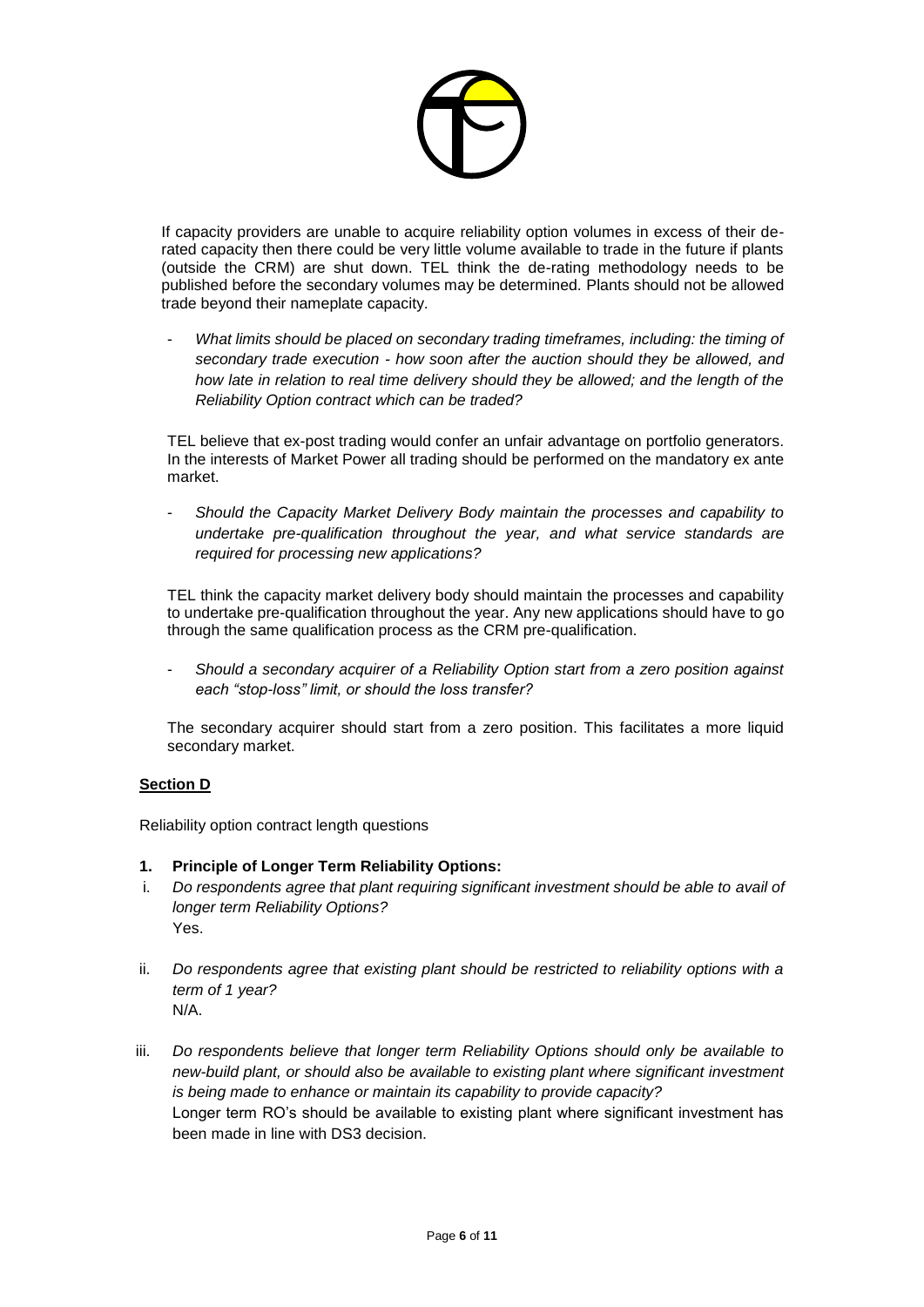

### **2. Classification of plant as new, upgrade or existing**

i. *Do respondents have a view on which approach should be used to classify capacity providers as "new", "upgrade" or "existing"?*

We would have a preference for Option 2 – Tangible Facts. This is the most transparent and objective approach. A system should allow participants to answer predetermined criteria.

ii. *Do respondents prefer the approach of classifying providers as "new", "upgrade" or "existing", please indicate your view of the criteria, evidence and thresholds that should be used to inform this classification.*

We do not see a need to differentiate between New and Upgrade. There is no distinction for the DS3 line of consultations. The CRM should operate along similar lines.

#### **3. Maximum available Reliability Option lengths**

i. *Do respondents have a view on the appropriate maximum Reliability Option lengths that should be available to new-build and upgraded plant?*

We believe that this should mirror the contract lengths available under DS3.

ii. *How do respondents view the Reliability Option lengths in relation to the five generic frameworks set out in this section.*

TEL view the generic economic life (e.g. 15 years) as the most suitable for attracting new investment into the market, similar to the approach implemented in the DS3 programme.

#### Stop-loss limits questions

i. *Do respondents favour the I-SEM Capacity Year running from October to September, with annual stop loss limits applying over that I-SEM Capacity Year?*

We believe that there should be a monthly stop loss equivalent to 1.5 times your monthly capacity revenue. However any plant that did not supply for six separate scarcity events where they had been given their grid code notification period should lose 1.2 times their annual capacity revenue and their contract.

ii. *Do respondents believe that "per event/day" and "per month" limits are required in addition to the annual stop loss limit?*

There should be a limit per month.

iii. *Which approach do respondents favour for the definition of the Per Day/event limit?*

We believe that there should be a monthly stop loss equivalent to 1.5 times your monthly capacity revenue. However any plant that did not supply for six separate scarcity events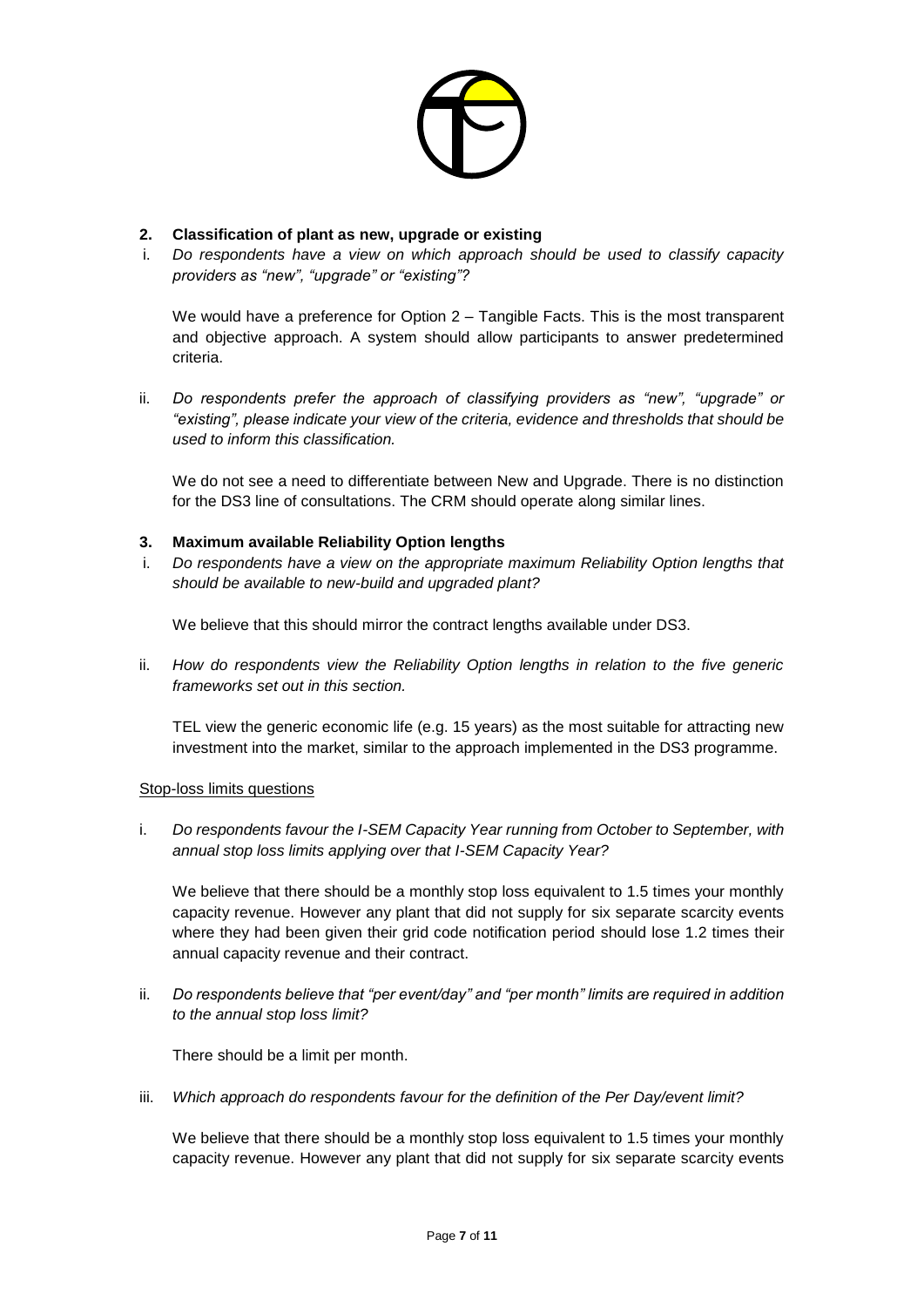

where they had been given their grid code notification period should lose 1.2 times their annual capacity revenue and their contract.

iv. *Please provide views on the appropriate levels for the each of the proposed stop loss limits.*

We believe that there should be a monthly stop loss equivalent to 1.5 times your monthly capacity revenue. However any plant that did not supply for six separate scarcity events where they had been given their grid code notification period should lose 1.2 times their annual capacity revenue and their contract.

Commissioning Window and Implementation Agreements questions

i. *Is a period of four years from the Auction Date to the start of the first Delivery Year appropriate?*

This is dependent on the nature of the transition window. Existing plants should be able to bid into an annual auction.

ii. *Does setting the Long Stop Date at 18 months after the start of the first Delivery Year strike the correct balance between the costs incurred by the market and the ability for delayed or longer-running capacity projects to be completed?*

The long stop date should be consistent with the DS3 programme.

- iii. *Are the proposed milestones reasonable?* N/A
- iv. *Are there any other milestones, especially prior to Substantial Financial Commitment, which could be used to add security to the delivery of new capacity?* N/A
- v. *What proportion of the contracted capacity is appropriate to use to identify Substantial Completion?* N/A
- vi. *Is six-monthly reporting appropriate?* Yes
- vii. *Do any (or all) of the reports need to be independently verified?* Yes.
- viii. *Does 18 months provide sufficient time after the Auction Date to achieve Substantial Financial Commitment?* Yes.
- ix. *Is it appropriate to terminate a Reliability Option for failure to achieve Substantial Financial Commitment?*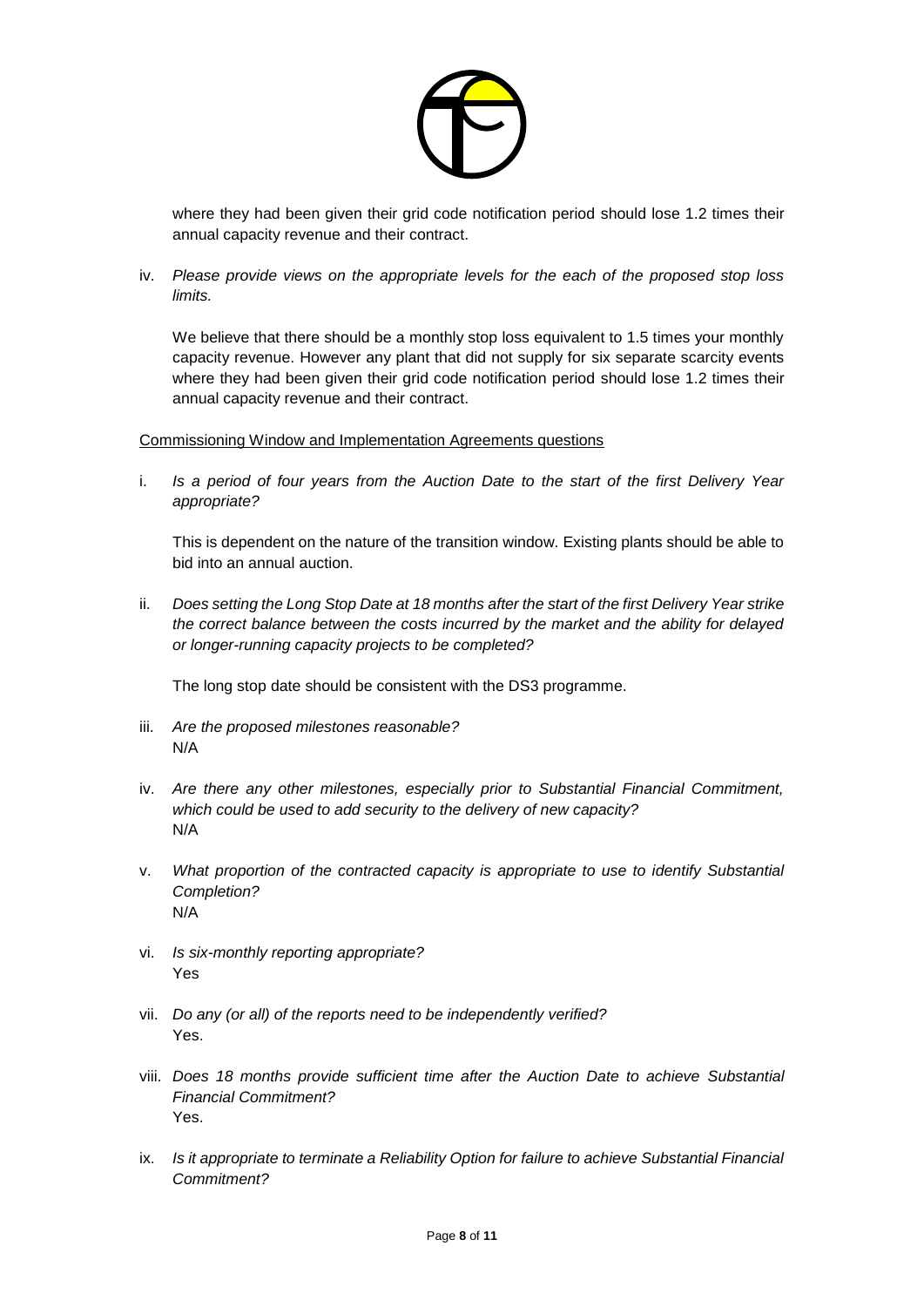

Yes.

x. *Should failure to achieve any other milestones (within a suitable window) trigger termination of the Reliability Option?*

Any failure should be reviewed at that time. However, if a milestone is agreed in advance and it is not met, then it should be within the market's powers (subject to this review) to terminate the option.

- xi. *Is it appropriate to partially terminate a Reliability Option if it can achieve 'Minimum Completion? What level should be set for Minimum Completion?* No.
- xii. *If a Reliability Option is terminated under the terms of the Implementation Agreement, should this project be 'sterilised' for a period of time following the termination and be unable to participate in capacity auctions?* Yes.
- xiii. *Should the I-SEM consider terminating Reliability Options if the information submitted as part of the qualification process is discovered to be false or mis-leading?* Yes.
- xiv. *Do respondents agree that the level of the performance bond should be based on a preestimate of the cost to the market of non-delivery of contracted capacity?* N/A
- xv. *Do respondents agree with the principle that the level of performance bond should rise over time, reflecting increased costs to the market? If not, what alternative principle should be used and why?*

The level of the performance bond for new entrants should rise over time to reflect the increased costs to the market.

- xvi. *At what level in €/MW does the performance bond create a serious barrier to entry? Does this differ for small vs large plant or for different technologies?* N/A
- xvii. *Do respondents agree with the principle that use of a fixed €/MW level for all participants, regardless of size, to set the size of the performance bond does not fully capture the costs and risks to the I-SEM and that a more complex approach is needed? Do participants have an alternative preferred method for handling the greater risks to the I-SEM created by larger new capacity projects?* N/A
- xviii. *How should the level of the performance bond change over time? Should this have any link to the milestones?*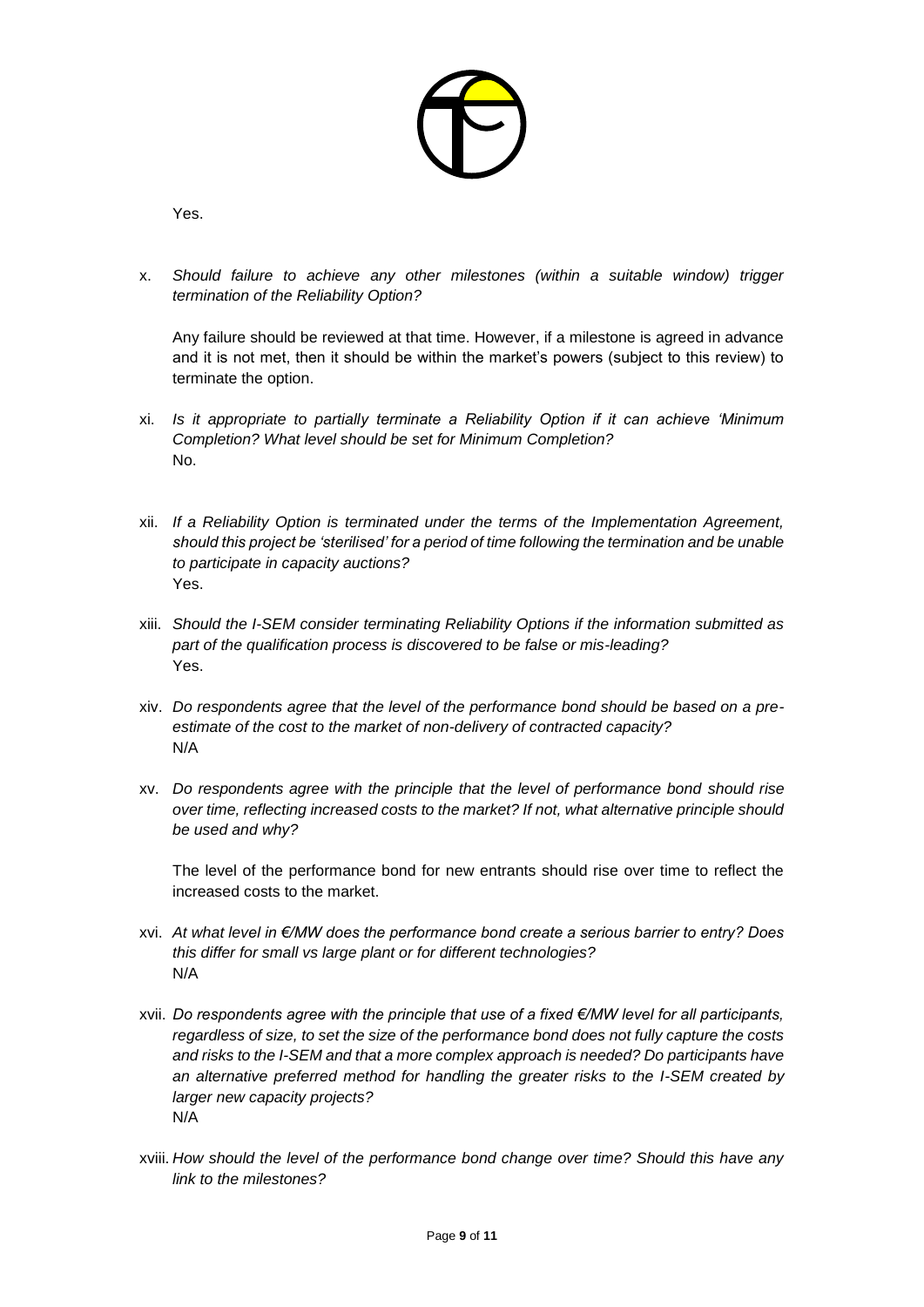

### N/A

xix. *Do you consider that the Time To First Delivery (/Time to LSD) proposed here for the CRM should also apply equally to the delivery of System Services under the DS3 arrangements? If you consider that the time (s) should be different, on what basis / what rationale should they differ?*

Yes.

# **Section E**

- i. *Which of the options do respondents prefer (and why) for the enduring level of the Full Administered Scarcity Price (FASP)?*
	- *a) VoLL;*
	- *b) EU Consistent (e.g. with GB);*
	- *c) Euphemia Cap; or*
	- *d) Existing SEM PCAP*

EUPHEMIA cap, it is the only option that can be consistent with the Split Market Reference Price.

- ii. *Do respondents agree with the definition of full load shedding (when Full ASP applies) as set out . If not please explain why, and your proposed alternative definition.*
- iii. *Do respondents agree that virtual bidding removes any incentives on capacity providers to withhold power from the DAM or the IDM to sell in the BM? Do you agree that this applies regardless of what market power controls are placed on DAM, IDM and BM bids? Do you agree that this applies regardless of the level of the Full ASP? If you do not agree, please explain why.* N/A
- iii. If stakeholders consider that it is appropriate to set the Full ASP at a lower level for an *introductory period they should also set out, how long that introductory period should be and why, or alternatively the principles that the SEM Committee should employ in deciding when to move from the introductory full ASP to the higher rate full ASP.*

The Full ASP should be set at the EUPHEMIA cap from the first day. It should remain at this cap as any other level would discriminate against those plants that are more likely to be scheduled in the BM market.

v. *If you favour a different level of Full ASP, either for an introductory period, or after any introductory period, please indicate the level and justify your response.*

The Full ASP should be set at the EUPHEMIA cap from the first day. It should remain at this cap as any other level would discriminate against those plants that are more likely to be scheduled in the BM market.